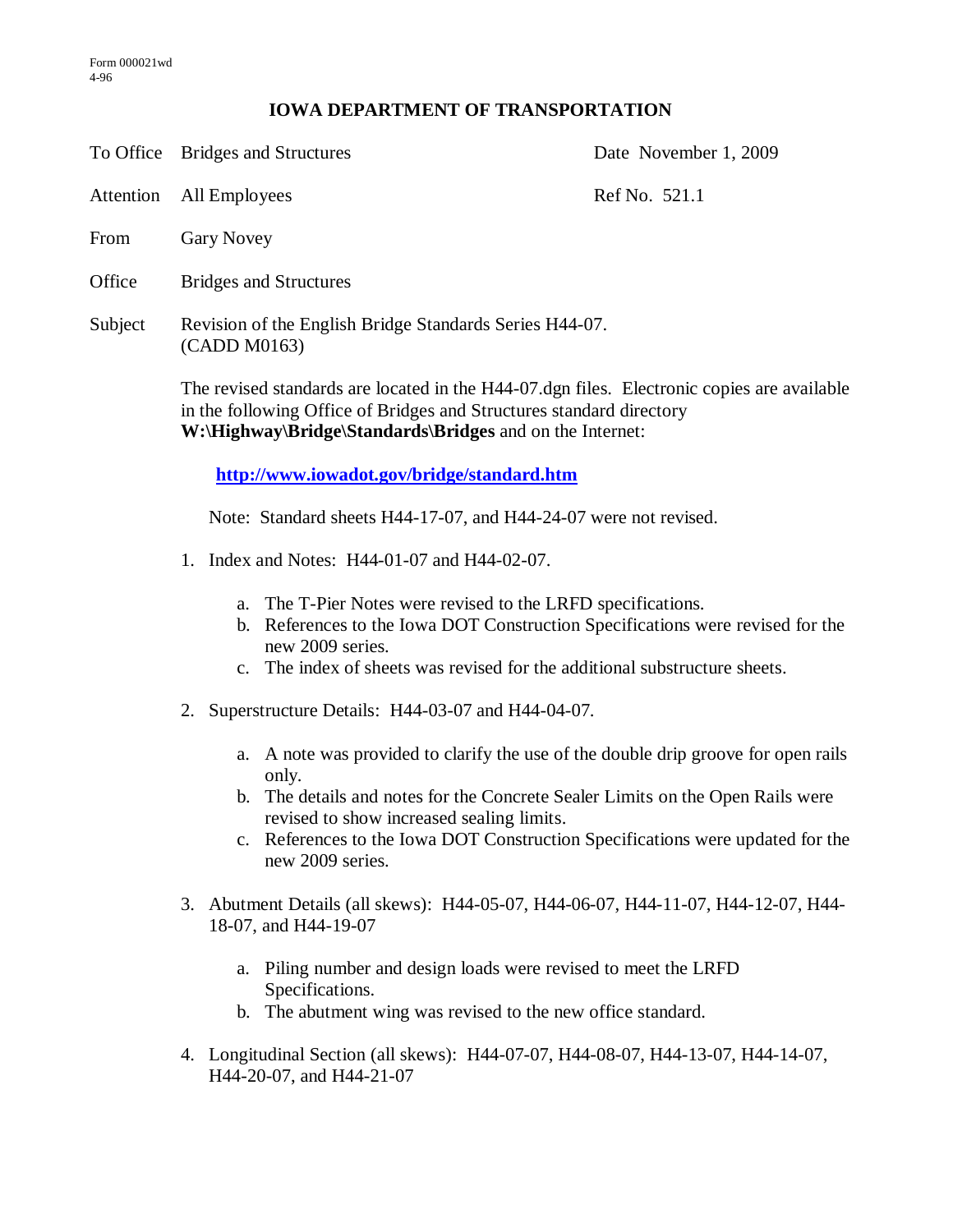- a. The wing details were revised to the Office of Bridges and Structures' new standards.
- b. Details A was revised to show the centerline of bearing for the prestressed beams.
- 5. Superstructure Details (all skews): H44-09-6, H44-15-07, and H44-22-07
	- a. The Estimated Quantities and Concrete Placement Quantities were revised to include changes to piling, prebore, reinforcement, and concrete quantities in the detail sheets.
	- b. The concrete placement note was revised.
- 6. Deck & Abutment Reinforcement. (all skews): H44-10-6, H44-16-07, and H44-23- 07
	- a. The wing and abutment reinforcing quantities were revised to include changes in reinforcement quantities in the detail sheets from the wing revisions and changes in piling number.
- 7. A, B and C Beam Details: H44-25-07 to H44-30-07
	- a. Beam notes were revised to the 2007 LRFD specifications,  $4<sup>th</sup>$  ed.
	- b. The beam details were revised to agree with the office's standards.
	- c. References to the Iowa DOT Construction Specifications were updated for the new 2009 series.
- 8. Intermediate Steel Diaphragms: H44-31-07
	- a. Minor revisions were made to the sheet to agree with the office's standards.
- 9. Barrier Rail Details: H44-32-07 to H44-34-07
	- a. The end section was revised to agree with the new office standard.
	- b. References to the Iowa DOT Construction Specifications were updated for the new 2009 series.
	- c. The reinforcement and concrete quantities were revised due to the revisions.
- 10. Open Rail Details: H44-35-07 and H43-36-07
	- a. The end section was revised to agree with the new wing details.
	- b. References to the Iowa DOT Construction Specifications were updated for the new 2009 series.
	- c. The reinforcing and concrete quantities were revised due to the revisions.
	- d. View A-A and Section B-B were added.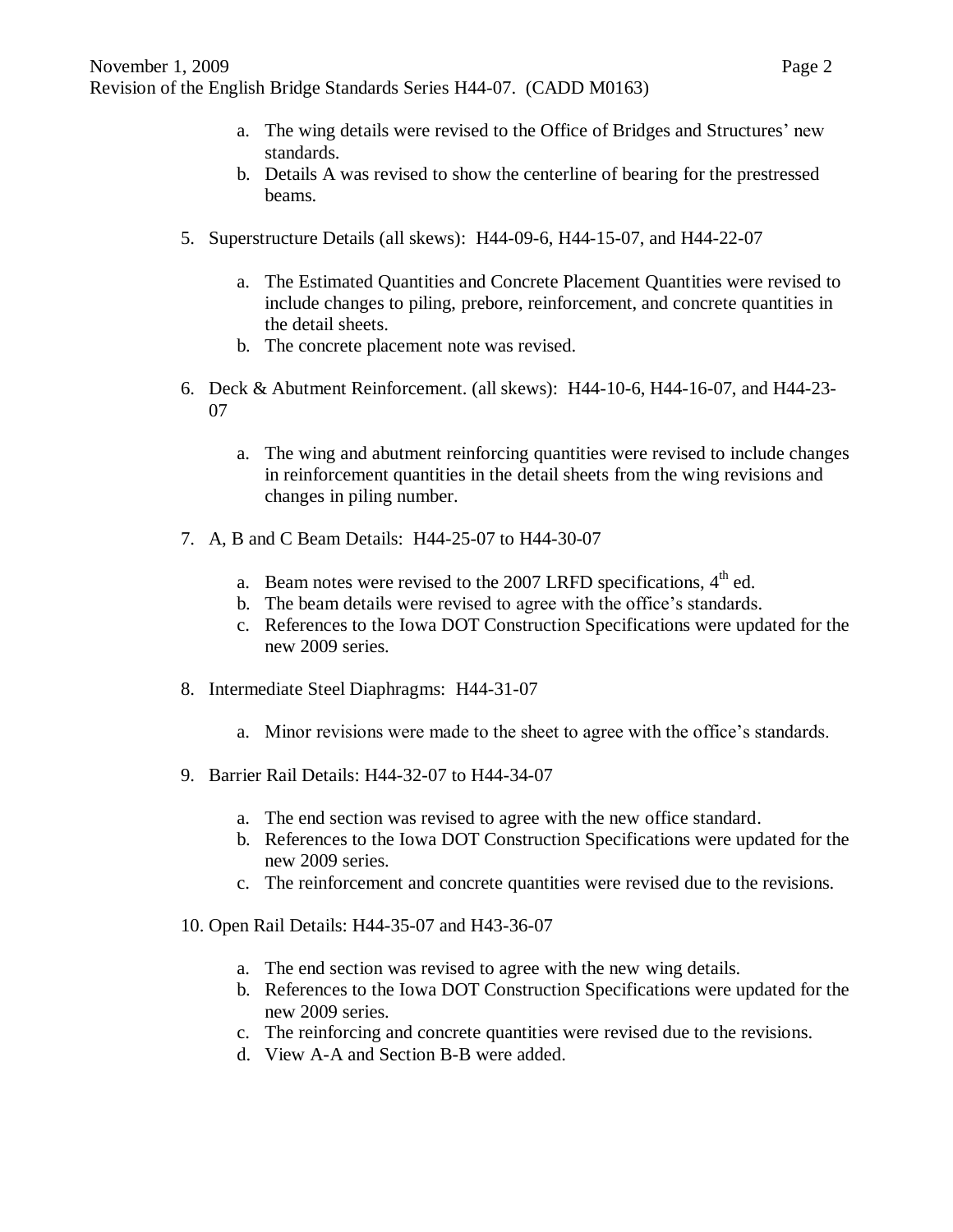- 11. Pier Bearing Details (all skews): H44-37-07
	- a. The bearing details were revised to agree with the revised office standards, which included the shear stud details and revised keeper bar details.
- 12. Pile Bent Piers (all skews): H44-38-07, H44-39-07, H44-42-07, H44-43-07, H44-46- 07, and H44-47-07
	- a. Sheets were revised to meet the LRFD specifications.
	- b. In the pile table, LRFD design bearing values were added for piling design.
	- c. Pile orientation details were added.
- 13. Pile Bent Piers HP14 Piles (all skews): H44-40-07, H44-41-07, H44-44-07, H44-45- 07, H44-48-07, and H44-49-07
	- a. New sheets were added for the 14 in. pile option, which were designed using the LRFD specifications.
	- b. Low step pile cap depths of  $3 \text{ ft} 6 \text{ in were used.}$
- 14. T-pier Cap and Column (all skews): H44-50-07, H44-51-07, H44-58-07, H44-59-07, H44-66-07, and H44-67-07
	- a. Sheets were revised to meet the LRFD design specification.
- 15. T-Pier, Steel Pile Footing, 50 Tons, 6 ksi service (all skews): H44-52-07, H44-53- 07, H44-60-07, H44-61-07, H44-68-07, and H44-69-07
	- a. Sheets were revised to meet the LRFD design specifications.
- 16. T-Pier, Steel Pile Footing, 75 Tons, 9 ksi service (all skews): H44-54-07, H44-55- 07, H44-62-07, H44-63-07, H44-70-07, and H44-71-07
	- a. Sheets were added for a 75 ton steel pile option, which was designed to meet the LRFD design specifications.
- 17. Spread Footing (all skews): H44-56-07, H44-57-07, H44-64-07, H44-65-07, H44- 72-07, and H44-73-07
	- a. Sheets were revised to meet the LRFD design specifications.
- 18. Subdrains Details: H44-74-07
	- a. The Granular Backfill Detail was deleted and a note was added referring to the Abutment Backfill details not shown on this sheet.